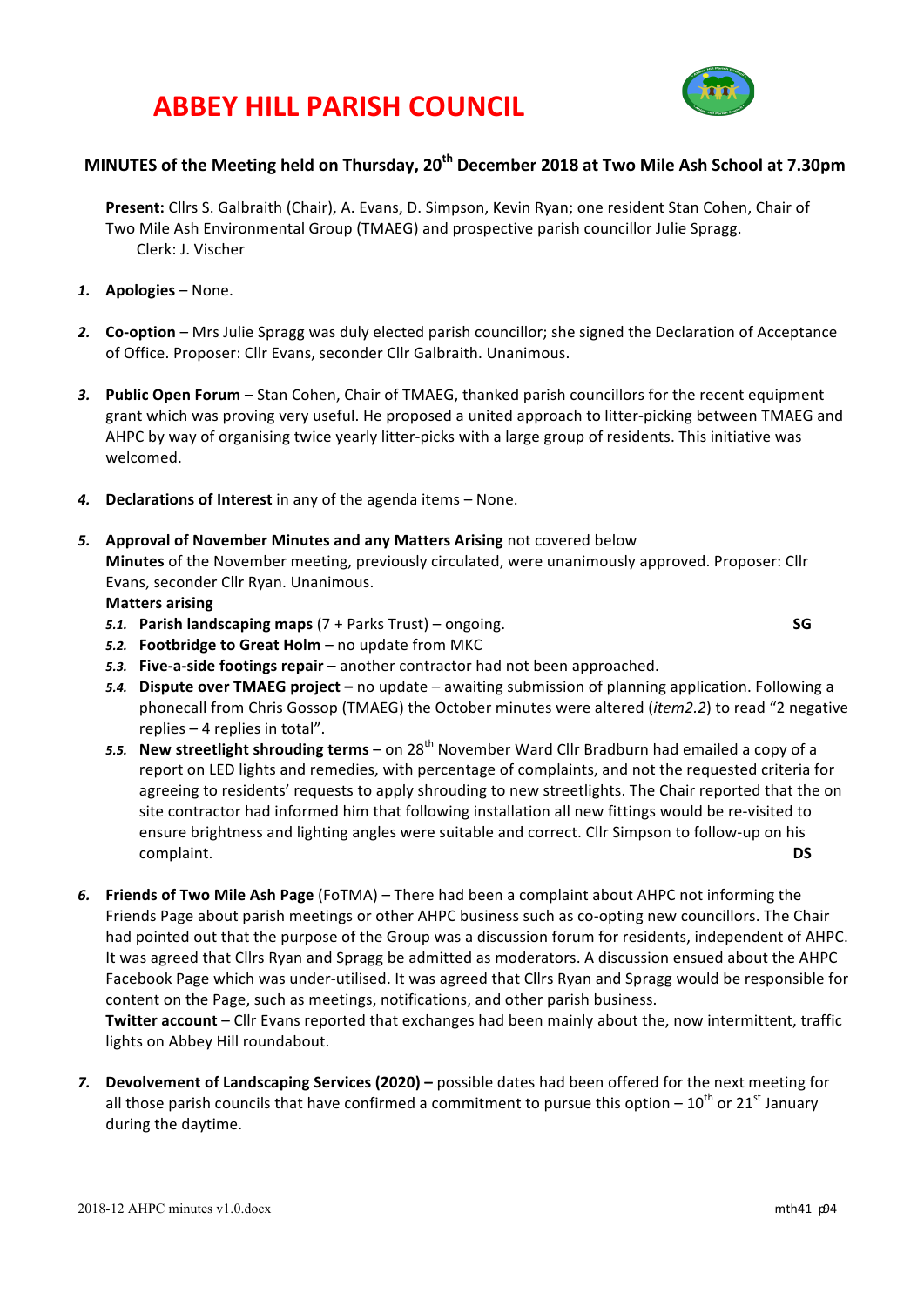# **ABBEY HILL PARISH COUNCIL**



### *8.* **Environment: Fault/Project Log** –

- 9.1. **Anti-parking bollards** the proposed dates for a demonstration of 110 'Orca' units had had to be postponed from 18<sup>th</sup> December to the New Year.
- 9.2. Walk-round with Tom Blackburne-Maze, MKC Director of Place, and Daniel Mullins, Contract Manager for Ringway, had taken place on 5<sup>th</sup> December. Cllrs Simpson and Galbraith reported several mostly useful discussions regarding:
	- 8.2.1. Downlands Field Tom Blackburne-Maze supported the idea of the proposed lease.
	- **8.2.2.** The central TMA area (serious renovation work). Clerk to report. **CLK**
	- 8.2.3. The anti-parking bollard scheme suggestion that double yellow lines would be a good start perhaps with a shared traffic enforcement officer – Clerk to initiate traffic order application. CLK
	- **8.2.4.** Car Parking Bays and White-lining Ringway should be chased (R Woodcock). **CLK**
	- 8.2.5. Illuminated signs at centre & headless No Entry sign at High St (the order had been raised for all repairs and several replacements) – a reiteration that MKC has 'no money'. To be chased. CLK
	- 8.2.6. Christmas tree verge anti-parking rocks Advised to contact Phil Snell, MKC Project Manager **Landscape Services. CLK**

Cllr Spragg pointed out several logged items that had been completed. The Log stands at 17 ongoing items.

#### *9.* **Finance**

9.1. Payments for authorisation & balances – since November meeting – Clerk's salary (Nov. + PAYE refund) £676.15; Landscaping maintenance (Nov - final) £153.00; Clerk's admin expenses £34.56; HMRC (PAYE  $3^{rd}$  Qtr) £22.90.

Available funds 19<sup>th</sup> December 2018: £72,543.

### *9.2.* **Preliminary Budget Considerations** –

- 9.2.1. Noticeboards at approx  $£1,500$  each phased over 3 years one per year.
- 9.2.2. Post-and-rail railings phased over several years.
- *9.2.3.* revamp of website Cllr Evans to research website providers **AE**

The Chair and Cllr Simpson presented a draft of a new strategy document covering both budgeting and communications/parish profile. This was agreed in broad terms. Cllr Simpson to draw up final draft and send to Clerk for circulation. **DS/CLK** 

### *10.* **Planning Applications** *Previous (for update)*

#### *10.1. Previous* –

18/01815/FUL Solaris House 2 Fairways Pitfield Kiln Farm, Provision of additional parking for 76no. spaces, with associated new hard surfaced areas at BMI offices Milton Keynes. *Permitted* 18/02404/FUL 69 Shorham Rise Two Mile Ash, Proposed single storey front and rear extensions with

associated internal and external works. Permitted

18/02457/FUL 4 Pyke Hayes Two Mile Ash, Two-storey rear extension and single-storey side extension. *Refused*

18/02468/FUL 10 Shorham Rise Two Mile Ash, Garage conversion and single storey rear extension. *Permitted*

18/02518/FUL 64 Leafield Rise Two Mile Ash, Erection of a detached garage. Permitted

18/02593/FUL 14 Stone Hill Two Mile Ash, First floor extension above existing detached garage with further two storey link extension to main house. *Pending* 

### *10.2. New –*

18/02741/FUL 44 Astlethorpe Two Mile Ash, Proposed Front Extension.

18/02786/FUL 69 Shorham Rise Two Mile Ash, Proposed single storey front and rear extensions with associated internal and external works

18/02813/FUL 7 Astlethorpe Two Mile Ash, Proposed extension above existing garage and linking to the dwelling.

18/02828/FUL Land North of Garamonde Drive Wymbush, Additional External Plant and vents in external